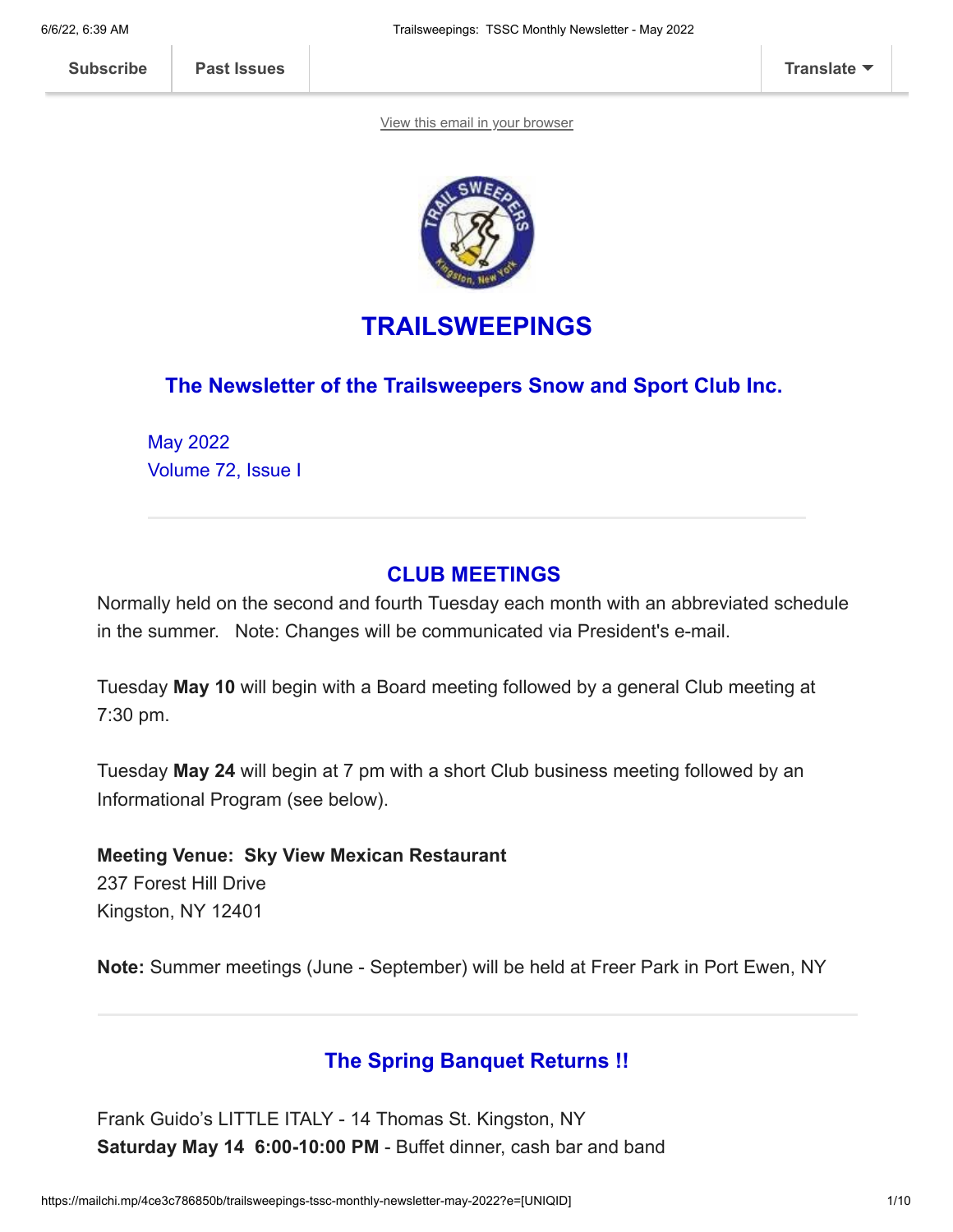$\mathbf{g}$ 

Please see the **[attached flyer](https://mcusercontent.com/12dc0f31cf0de42e0801b3e21/files/4f8afb8a-b001-a5e8-04e1-d9fd84053a64/TSSC_SpringBanquet.pdf)** for details, complete the RSVP with check made out to TSSC and return to Diana Ziegenfelder by May 9.

#### **Remembering Former Club Members**

It has come to our attention that Urban J. Piworski, 70, of McCordsville, Indiana passed away Tuesday, April 19, 2022. According to his obituary, Urban was a self-employed appraiser for 36 years and was the owner operator of Rollin' Smoke BBQ. He loved traveling and was especially a lover of the outdoors: hiking, kayaking, skiing, and canoeing. In his younger years, Urban was a ski instructor. Urban is survived by his wife of 42 years, Cathy (Brayton) Piworski, whom he married on April 12, 1980.

Jackie Olivet remembered Urban as "outgoing, friendly, and very involved with the club. Lots of fun times skiing and at other club events, including him spearheading the annual pig roasts. He was a super guy."

We should also remember Maryanne Rogers whose husband, Benson Rogers, was one of the founders of TSSC. A burial ceremony will be held on May 14 at 3 pm at the Bushkill Cemetery (off Rt 28A) followed by a dinner at 4:30pm at the Reservoir Inn.

### *INFORMATIONAL PROGRAMS*

On **Tuesday May 24** Bill Drakontaidis will deliver a program on bike maintenance and repairs with an emphasis on road survival - i.e., "on the fly repairs" when something happens on the road including what type of small tools you would need.

According to Bill, "I got my introduction into cycling by buying my first Mountain Bike in 1990. Two days later I entered my first MTB event and actually fell in love with the whole experience. It's not just the competition but everything and everyone there. That was over 30 years ago and I'm still riding and racing MTB. I truly think it's a way of life and living. It's introduced me to so many new people and experiences. So just pedal damn it!!!".

If you would like to volunteer to organize and/or deliver a program or have a specific request related to a topic please contact **Rob Fletcher,** Program Chair.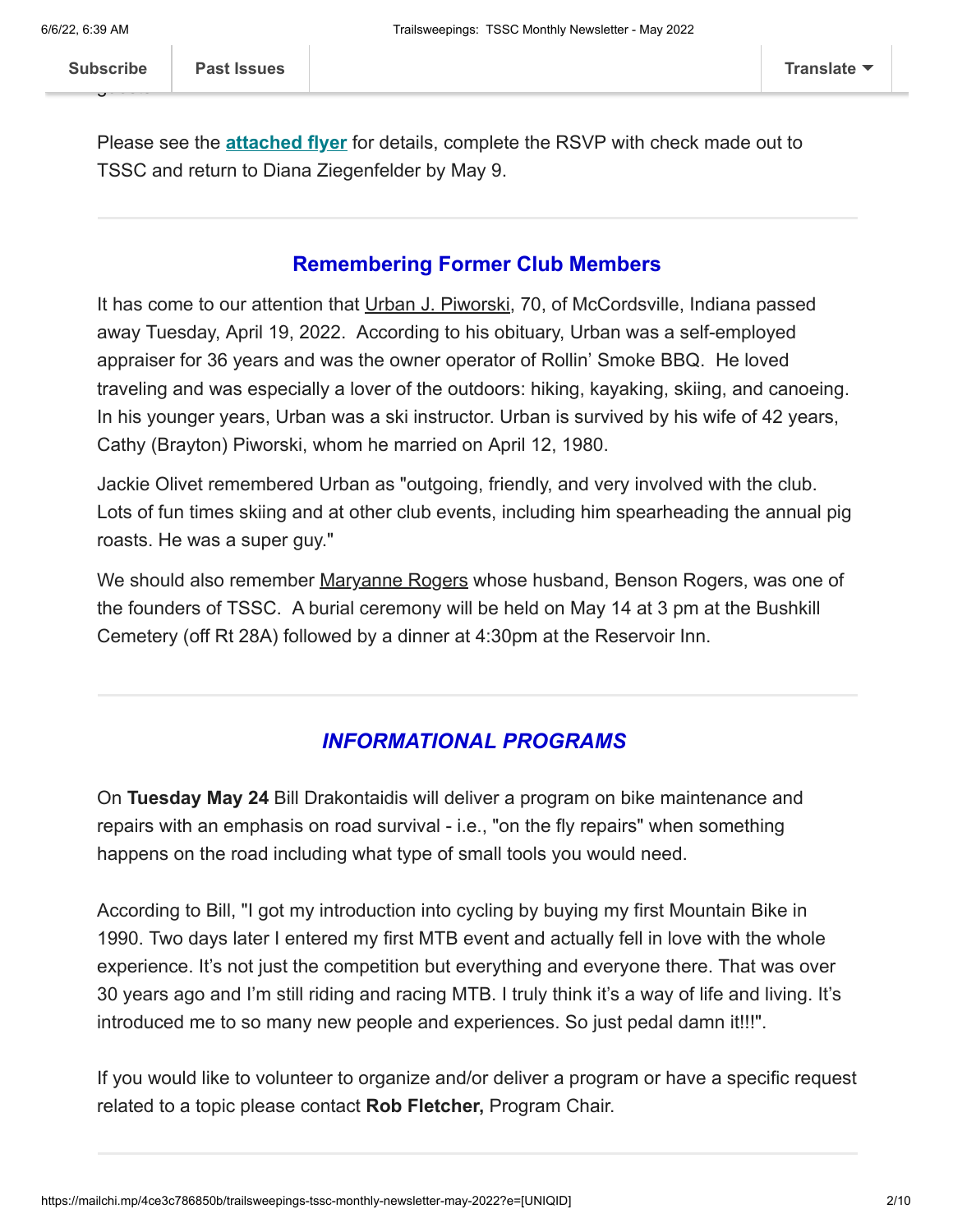

## *HAPPY HOURS FOR MAY*

Friday May 6, 5:30pm: **Casa Vallarta** 1571 Ulster Avenue, Lake Katrine, NY 12449

Friday May 20, 5:30pm: **Sky View Mexican Restaurant** 237 Forest Hill Drive Kingston, NY 12401 **(Note: This will be a joint Happy Hour with Hudson Valley Ski Club)**

### *OUTDOOR ACTIVITIES*



Dale W. and Brett G. will again be leading hikes to the unique Shingle Gully this year (start in Ellenville, NY). They have already reserved Saturday May 28th as a private hike date for Trailsweepers and HVSC members. Contact Dale at [dwolfield@gmail.com](mailto:dwolfield@gmail.com) for additional information and/or to sign up.

They will also be leading hikes open to the public on May 9 and 16 beginning at 8:30 am.

Before signing up please see the information on the area and how to prepare for an enjoyable and safe experience in the [attached.](https://mcusercontent.com/12dc0f31cf0de42e0801b3e21/files/b29aaef0-eaa6-7e46-5ac9-5bf74b3deaca/SHINGLE_HIKE_INFO_2022_1_.pdf)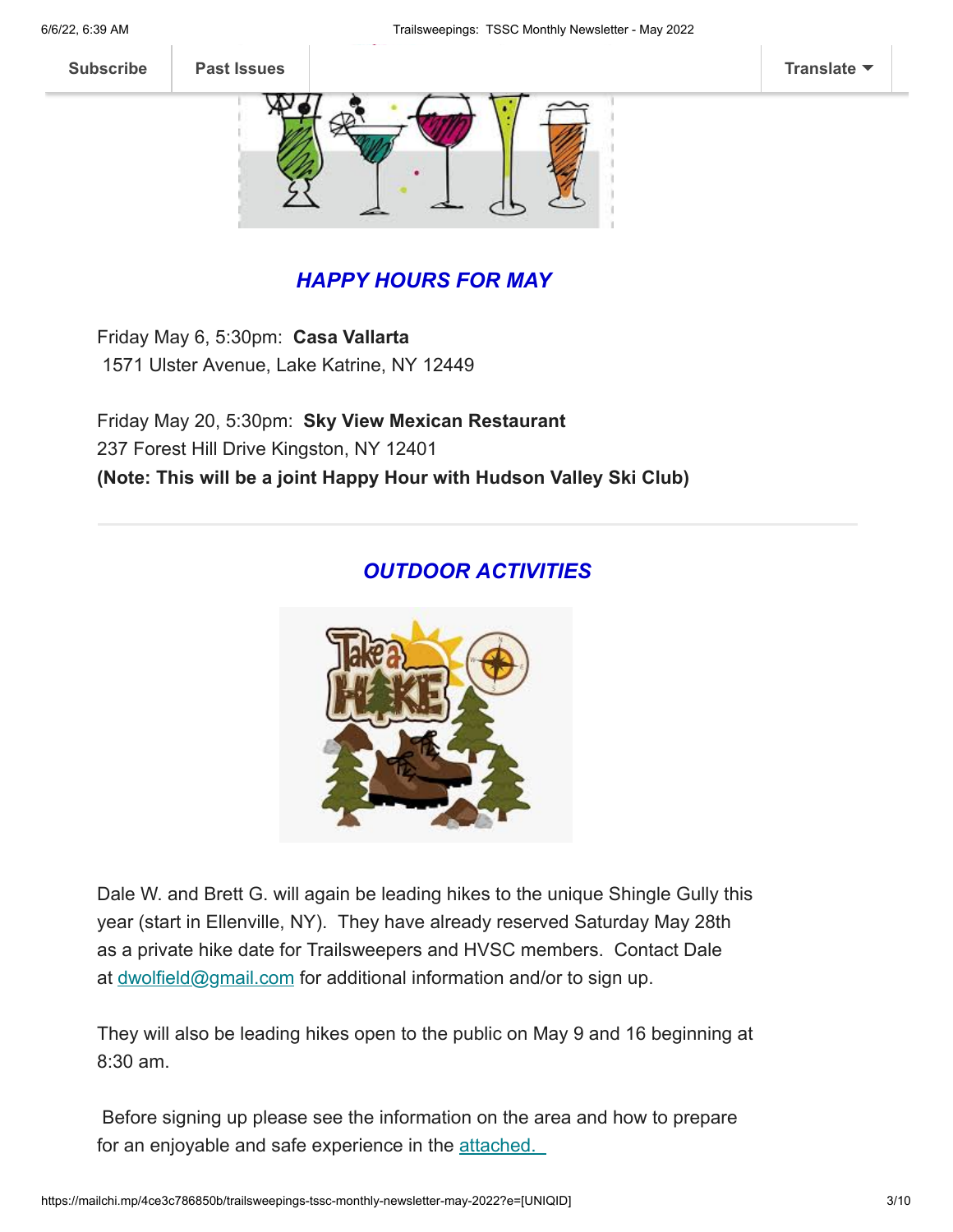**Subscribe Past Issues [Translate](javascript:;)**

 $\mathsf{R}$ 

please advise Steve Steve Wingard Hiking Chair.



*"I want to ride my bicycle, I want to ride my bike ........."*

#### **Road Cycling**

The Mid-Hudson Bicycle Club sponsors Thursday evening rides originating at Dietz Stadium (170 N. Front St. Kingston) at 6 pm.

The rides are typically 25 - 35 miles in length following a variety of routes with "A" & "B" groups divided according to route length and/or average speed. Everyone is welcome.

Club Member Jim T. is the coordinator for the Thursday evening rides so let him know if you would like to be added to the e-mail list ([jtskirat@gmail.com\)](mailto:jtskirat@gmail.com)

**Jim is currently looking for someone to lead a third "B/C+" group for this season for rides that are typically at a slower pace and shorter (12 - 14 miles) duration. If interested, you can either volunteer at an upcoming group ride or send Jim a note.**

#### **Rail Trail Rides**

Trailsweepers Rick F. and Nancy M. coordinate and lead Monday evening group trail rides starting at 6 pm unless otherwise communicated - typically on sections of the Wallkill Valley, Ashokan or Hudson Valley rail trails in Ulster and Dutchess County. The rides are normally followed by an informal get-together so bring a folding chair and food/beverage if you like. If not already receiving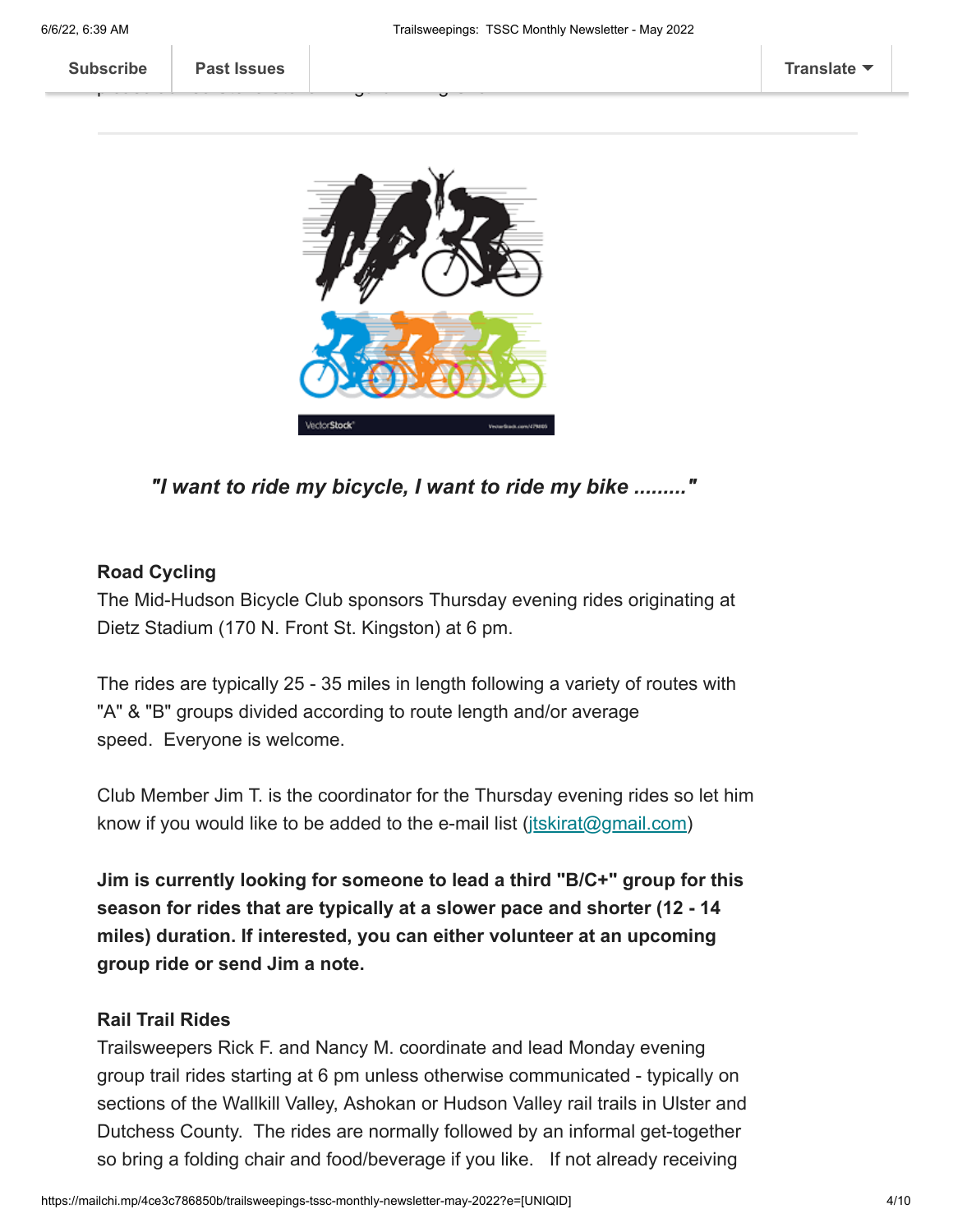The tentative schedule and rail trail parking area meeting points as communicated by Rick for May/June **(to be confirmed via e-mail)** are as follows:

- **May** 2 Tony Williams Park (Highland)
- May 9 Page Lumber (Poughkeepsie)
- May 16 Depot Museum (Hopewell Junction)
- May 23 Ashokan (Hurley)
- May 30 Russell Rd./Route 209 (Hurley)
- **June** 6 Rockwell Lane (Kingston)
- June 13 Binnewater Kiln Lot (Rosendale)
- June 20 BOCES (New Paltz)

*Note: These rides are coordinated by fellow Club members but are not sponsored by TSSC.*



**KAYAKING**

Thanks to John H. and Yvonne B. for re-invigorating the Club kayaking program.

Keep in mind a few things to make your experience safe and fun. Bring food, water, vest, sunscreen, hat, comfortable clothes, and anything else you deem important like paddle, dry bag, camera, and a working kayak!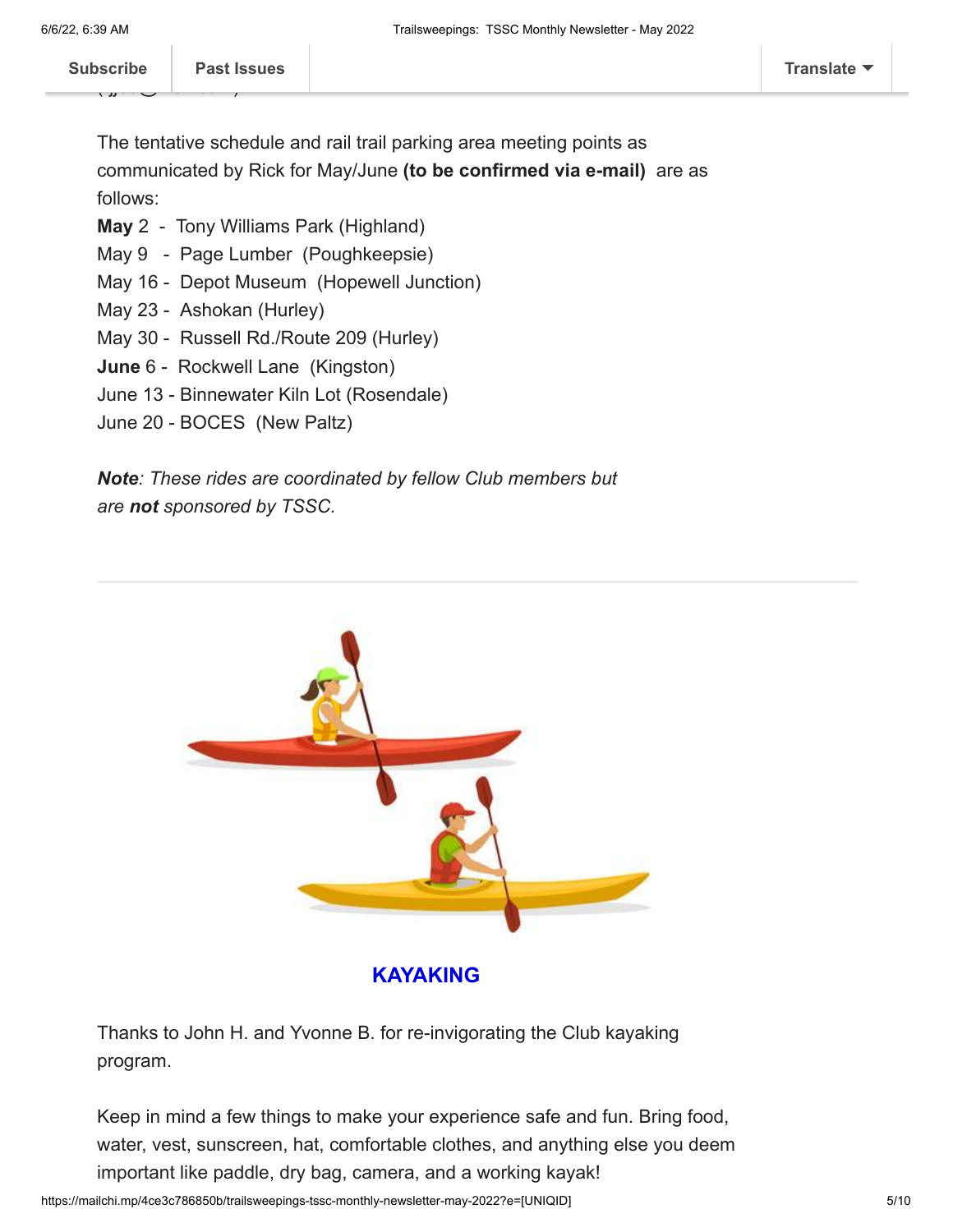**[Subscribe](http://eepurl.com/hCJCor) Past Issues [Translate](javascript:;)**

schedule, are the times we would like to start paddling. If it is raining the day of the scheduled trip, then the event is cancelled.

If you have questions about the certainty of the trip, call John or Yvonne for details. John can be reached at: 518-719-0490 and Yvonne can be reached at 845-417-7144.

The first paddle of the season will be held on Friday May 27 11:00am at Chodikee Lake in Highland. **Please see the** [attached schedule](https://mcusercontent.com/12dc0f31cf0de42e0801b3e21/files/f983ce69-7f8c-febd-7c7e-c5e0894f2769/TSSC_2022_kayak_schedule_1_.pdf)



*SKI TRIP OPPORTUNITIES FOR 2022 - '23*

Information regarding trips sponsored by TSSC or affiliated organizations will be listed here as it becomes available.

**New Jersey Ski and Snowboard Council Trips** (see their website for additional information - www.njssc.org)

*Mt. Tremblant, Canada* – February 5, 2023 – February 10, 2023**.** [Click here](http://www.njssc.org/wp-content/uploads/NJSSC-Mt-Tremblant-2023.pdf) for a flyer and reservation form.

## **Catskills Great Outdoor Expo June 11th 10am -3pm**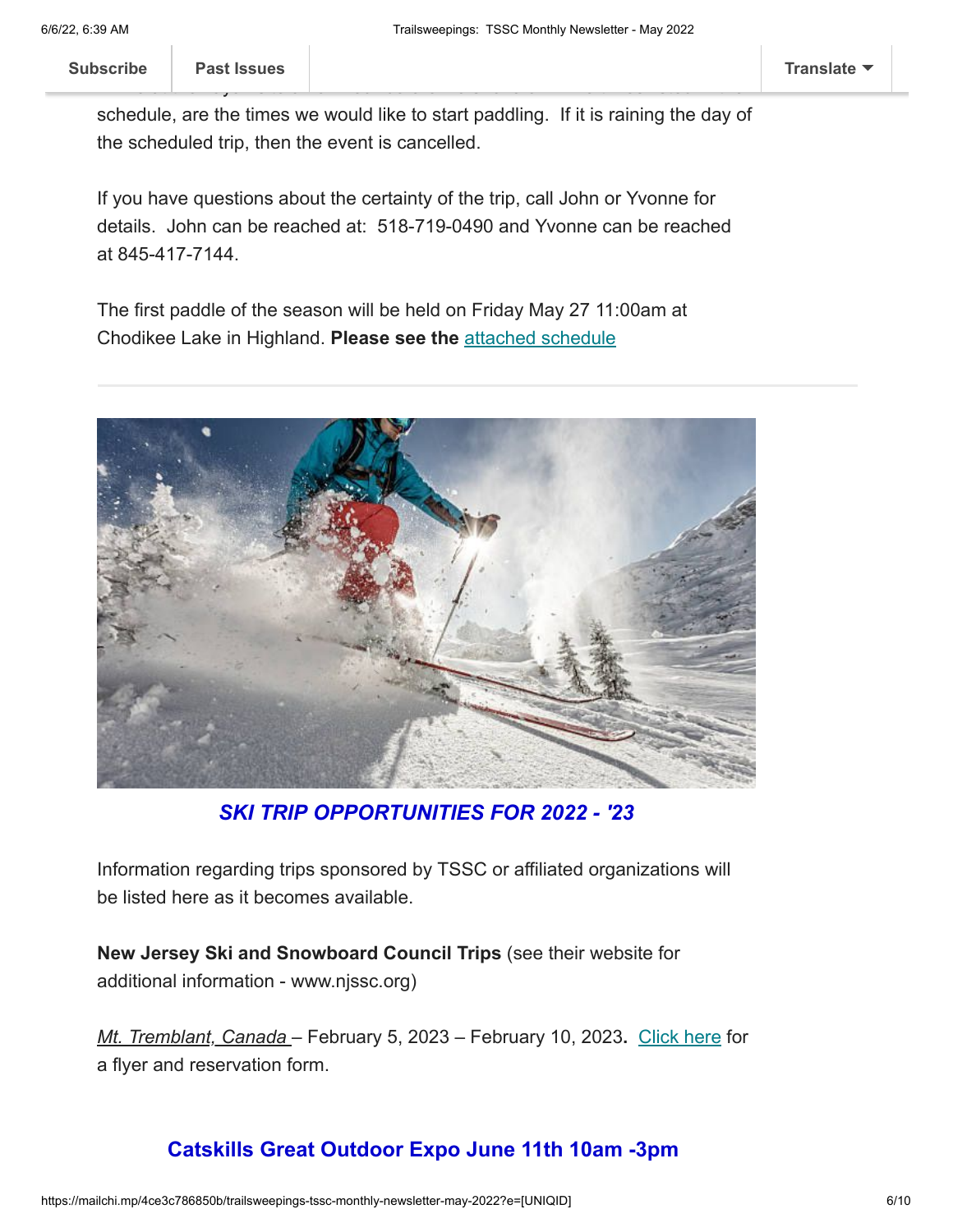We need volunteers to help represent TSSC to generate increased visibility for the Club and potentially attract new members. Time slots can be for the full duration 5 hours, 10-3 or 2 hour slots 0900-11, 11-1, 1-3. It would be great to have two people in each of the two hour slots.

If you can volunteer or for additional information please contact Yvonne at 845- 481-2898 or by email at yab1946 [@gmail.com](https://nam12.safelinks.protection.outlook.com/?url=http%3A%2F%2Fgmail.com%2F&data=04%7C01%7C%7C89428f4396cd45614e7d08da1faecde0%7C84df9e7fe9f640afb435aaaaaaaaaaaa%7C1%7C0%7C637857132882845855%7CUnknown%7CTWFpbGZsb3d8eyJWIjoiMC4wLjAwMDAiLCJQIjoiV2luMzIiLCJBTiI6Ik1haWwiLCJXVCI6Mn0%3D%7C3000&sdata=%2F4vYN9wzrsEf61MhRVGsXYpBk0EmDoM1hA4mpMzdj%2Bs%3D&reserved=0)

#### *CLUB BUSINESS*

#### **Board Meeting Minutes - April 12, 2022**

A meeting of the Trailsweepers Snow and Sports Club was called to order by Dale Ziegenfelder at Sky View. Present: Skip Alford, Kathie Quick, Jeff Huth, Mike Griffin.

The spring banquet was sanctioned for May 14, 2022  $@$  \$45 pp +\$5 for non-members.

We discussed ways of getting more members: We plan to participate in the Catskills Expo on June 11. The Almost Summer Bash brought in a lot of new and renewing members. We might use the membership cards as business cards to hand out. WGHQ has free community event announcements. The Daily Freeman has its "calendar" There is a Kingston Happenings website. Jeff volunteered to post the dates/events in the Freeman and on and the Kingston Happenings website.

We will discuss Dave Hersch's antique snowmobile proposal at the May board meeting. Submitted by Dale Ziegenfelder

#### **Regular Meeting Minutes**

Meeting was called to order at 7:30 PM by President Lisa Olivett. Report from Board of Directors meeting------Dale Z. The Board has sanctioned the Spring Banquet, Jeff volunteered to put club activities on the Freeman and Kingston Happenings page, TSSC now has an Instagram account

Nominations and Voting -------Kathie Q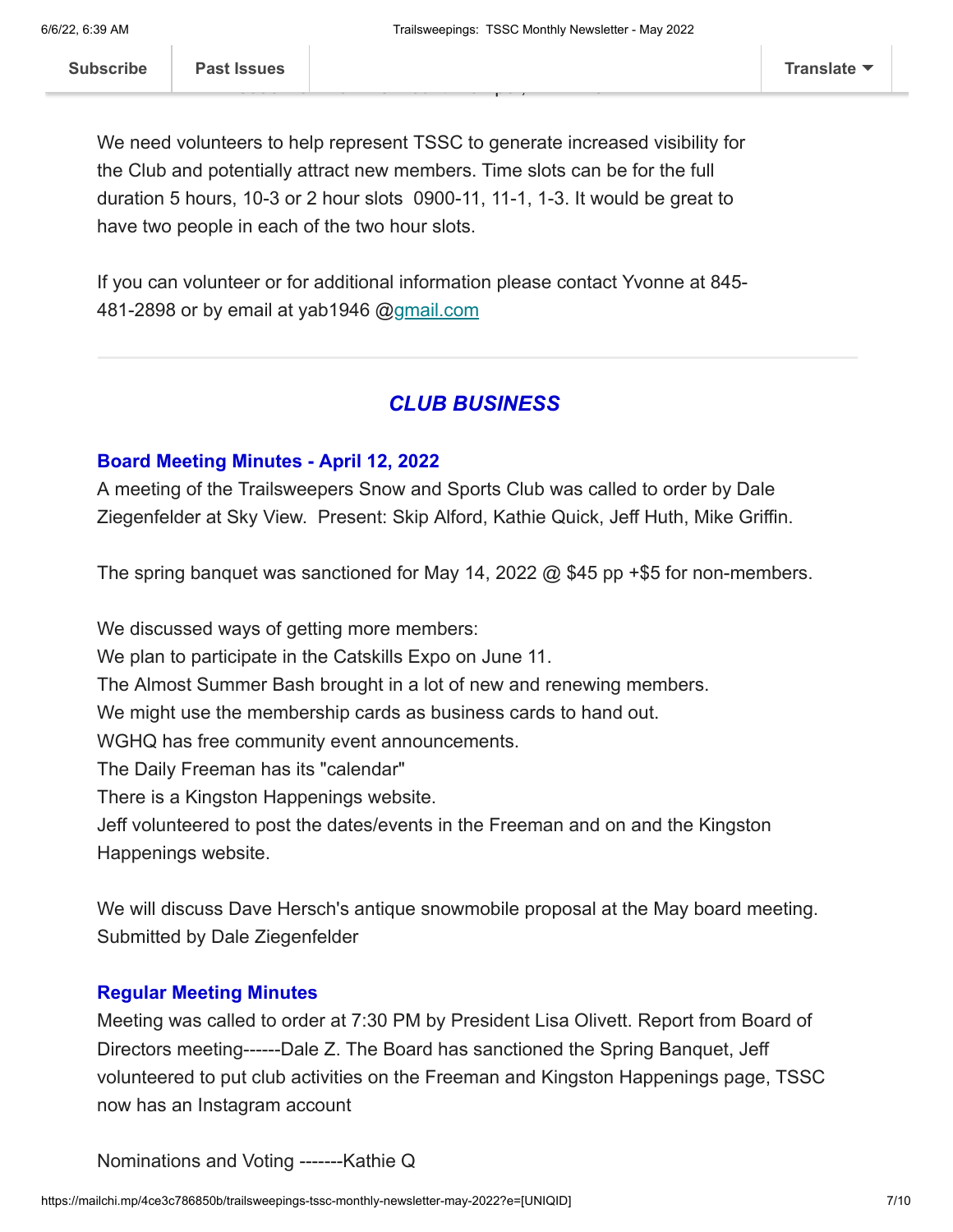President- Lisa Olivett

Executive VP- Rob Fletcher

Administrative VP- Dale Ziegenfelder

Secretary- Donna Matthews

Treasurer- David Wise

**Board of Directors**- New Terms: Jeff Huth, Steve Wingard, Mike Griffin

Old Business:

Dale Z reported on NJSSC race results 3/19/2022.

TSSC team won

TSSC won both NJ Ski Council races this year

Jeff H spoke about Trailsweepers sponsorship of the "skiing for a good cause" fundraiser at Plattekill for The Benedictine Health Foundation.

Carol T spoke about the Masters National Races at Big Sky - The East won!

New Business and Events

4/22 Happy Hour at Hurley Mt Inn

4/26 Meeting and program. Presentation about bike maintenance.

5/06 Happy Hour at Casa Vallarta

5/14 Spring Banquet: Buffet and dancing at Guido's Little Italy. Cost is \$45 pp. Diana Z. coordinator

6/11 Catskill Great Outdoor Expo at Hinchey Memorial Park in Mt Tremper

6/18 Almost Summer Bash at Freer Park

8/09 Picnic meeting at Kingston Point Beach

TBD - Mini Golf to be coordinated by Pandora F

June-September Club meetings will be held at Freer Park.

Meeting was adjourned at 8:15 PM, Respectfully submitted - Donna Matthews, Secretary

#### **Trailsweepers Club Roster 2022/2023**

(area codes 845 unless otherwise noted)

#### **Club Officers**

President - Lisa Olivett 542-3945, President@trailsweepers.org

Executive VP - Rob Fletcher 338-1537, ExecVP@trailsweepers.org

Administrative VP - Dale Ziegenfelder 657-6312, AdminVP@trailsweepers.org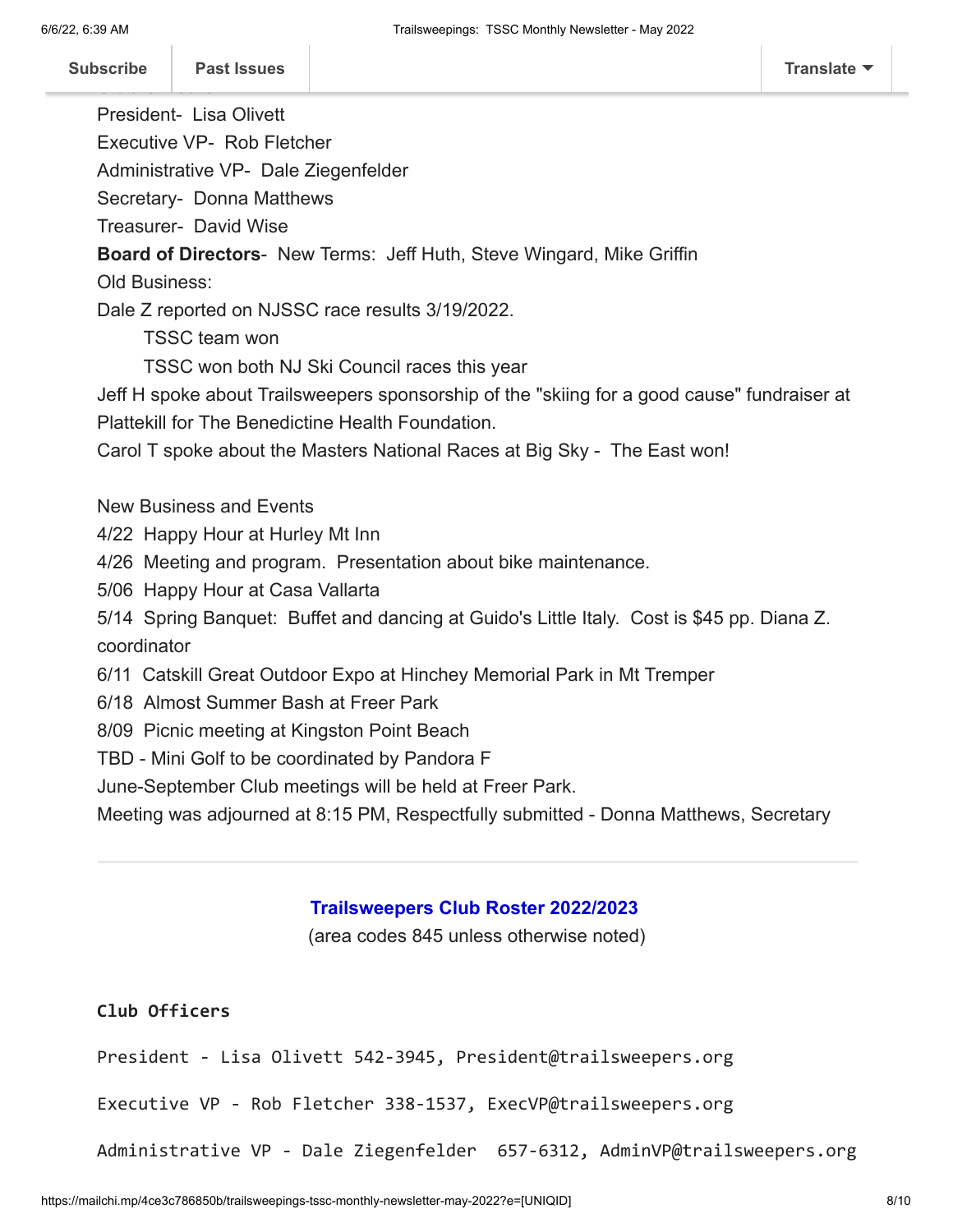$\sim$ 

| <b>Subscribe</b>                                                                | <b>Past Issues</b>                                              |                                              | <b>Translate</b> |  |
|---------------------------------------------------------------------------------|-----------------------------------------------------------------|----------------------------------------------|------------------|--|
| Treasurer - David Wise 255-1868, Treasurer@trailsweepers.org                    |                                                                 |                                              |                  |  |
| Club Board Members (term expir.), Board@trailsweepers.org                       |                                                                 |                                              |                  |  |
|                                                                                 |                                                                 | Skip Alford (4/'23) 481-2898                 |                  |  |
| Mike Griffin (4/'24) 914-388-7558                                               |                                                                 |                                              |                  |  |
|                                                                                 | Jeff Huth (4/'24) 203-482-1954<br>Kathie Quick (4/'23) 331-7358 |                                              |                  |  |
|                                                                                 |                                                                 |                                              |                  |  |
|                                                                                 |                                                                 | Steve Wingard (4/'24) 532-7459               |                  |  |
| Committee Chairs                                                                |                                                                 |                                              |                  |  |
| Membership - Jim Wise 914-474-1588, Membership@trailsweepers.org                |                                                                 |                                              |                  |  |
| Programs - Rob Fletcher 338-1537                                                |                                                                 |                                              |                  |  |
| NJSSC Liaison - Jim Culla                                                       |                                                                 |                                              |                  |  |
| Ski Racing - Jim Tomasetti 594-9044                                             |                                                                 |                                              |                  |  |
| Discount Lift Tickets - TBD                                                     |                                                                 |                                              |                  |  |
| Kayaking - John H. 518-719-0490, Yvonne B. 417-7144                             |                                                                 |                                              |                  |  |
| Hiking - Steve Wingard 532-7459                                                 |                                                                 |                                              |                  |  |
| Media                                                                           |                                                                 |                                              |                  |  |
| Facebook- Jean Pavone 518-527-4670, Carol Tomasetti 594-9045                    |                                                                 |                                              |                  |  |
| Newsletter/Website - Jeff Huth 203-482-1954, <u>webmaster@trailsweepers.org</u> |                                                                 |                                              |                  |  |
| Social Events                                                                   |                                                                 |                                              |                  |  |
|                                                                                 |                                                                 | After the Holidays - Karen Spinozzi 338-0626 |                  |  |
| Fall Kick-off - Janet Mihm 201-615-2806                                         |                                                                 |                                              |                  |  |
| Spring Banquet - Diana Ziegenfelder 657-6312, Jean Pavone 518-527-4670          |                                                                 |                                              |                  |  |